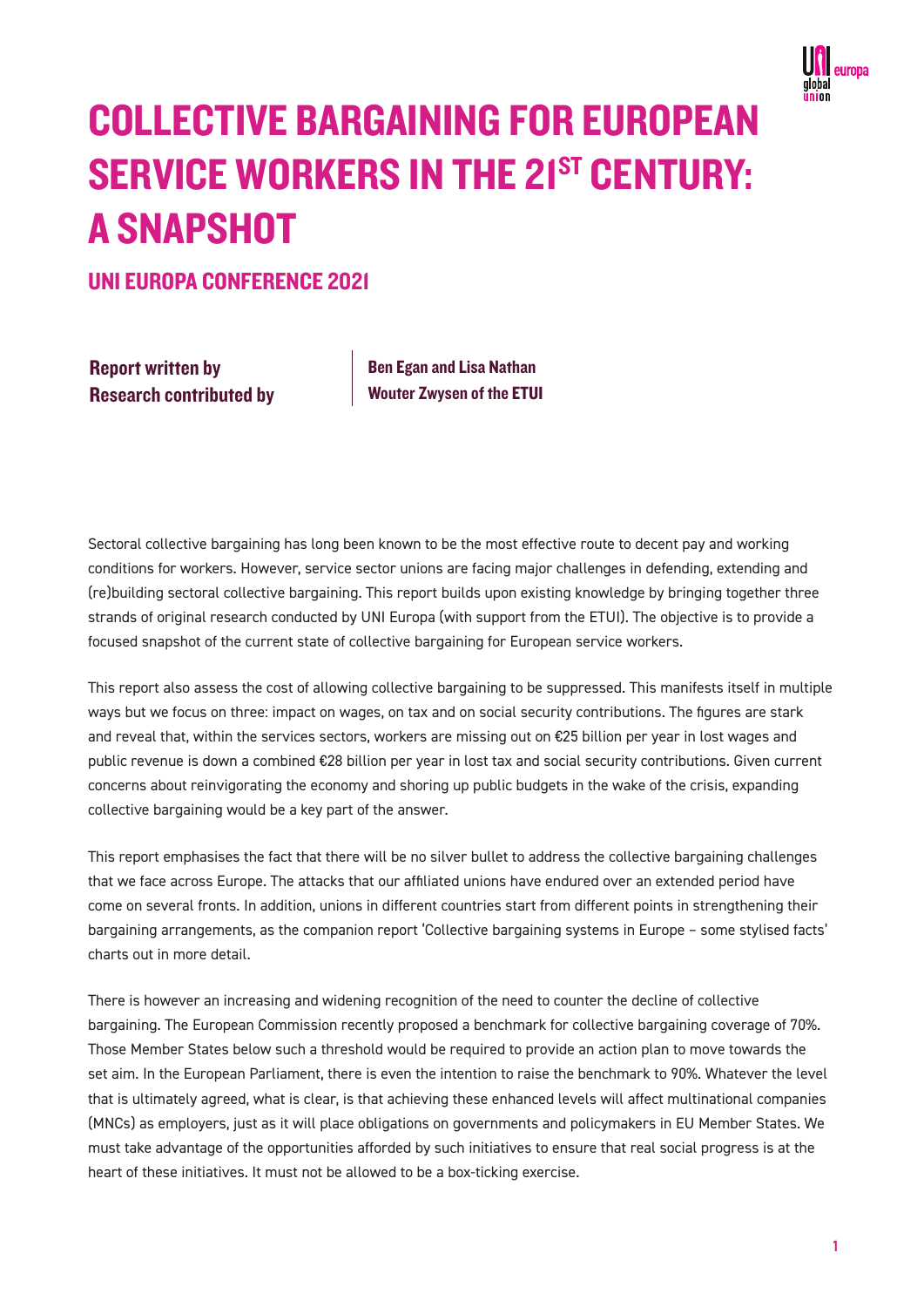

UNI Europa has played a leading role over many years in campaigning for EU action on collective bargaining and broadly welcomes the current discussions. However, it will not be a panacea. There are challenges – and solutions – at the level of MNCs that UNI and its affiliates organise within that can point a way forward. The first section of this report explores these, while highlighting the lack of information in the field of MNC collective bargaining coverage. Challenges also exist in the national industrial relations systems of EU members states – especially the sectoral collective bargaining arrangements. This is explored in the second section of this report. And finally, they are to be found in the organising strategies developed by affiliates, increasingly with the direct involvement of UNI Europa and our organising centres, as we come together to fight for sectoral bargaining.

The report is structured as follows. The first section provides insight on the state of collective bargaining in key service multinationals. Millions of workers are employed by MNCs in Europe. This means that the collective bargaining coverage and outcomes have a significant impact for service workers in our sectors. The second section uses European Structure of Earnings data to chart the coverage and impact of collective pay agreements on service workers in EU Member States over the course of the last 20 years, in relation to pay itself as well as tax income to the state and social security contributions. The third section focuses on union responses to these challenges by mapping the prevalence of sectoral collective bargaining across UNI Europa sectors and the issues raised via these mechanisms. It also briefly reports on organising strategies that UNI Europa affiliates have adopted to confront these challenges.

The main takeaway from this report is the lack of good information that we are confronted with when we start to explore the collective bargaining issues facing workers in Europe in 2021. This has to change. We cannot confront the problems if we do not have a good picture of the nature of the challenge. Collective bargaining must be supported in, and by, MNCs. UNI Europa will continue to push MNCs in this area. Governments and the EU also have a responsibility to support collective bargaining, not only with nice words and empty gestures but with action so that trade unions are no longer restricted in their efforts to establish and develop collective bargaining at every level. Finally, unions ourselves must be willing to adapt in order to confront the world of work as it is, rather than as it used to be or how we wish it was. Only through establishing strong participatory models of collective bargaining can we harness the power of an active and growing membership ready to participate in the collective bargaining that dictates their jobs, pay and conditions.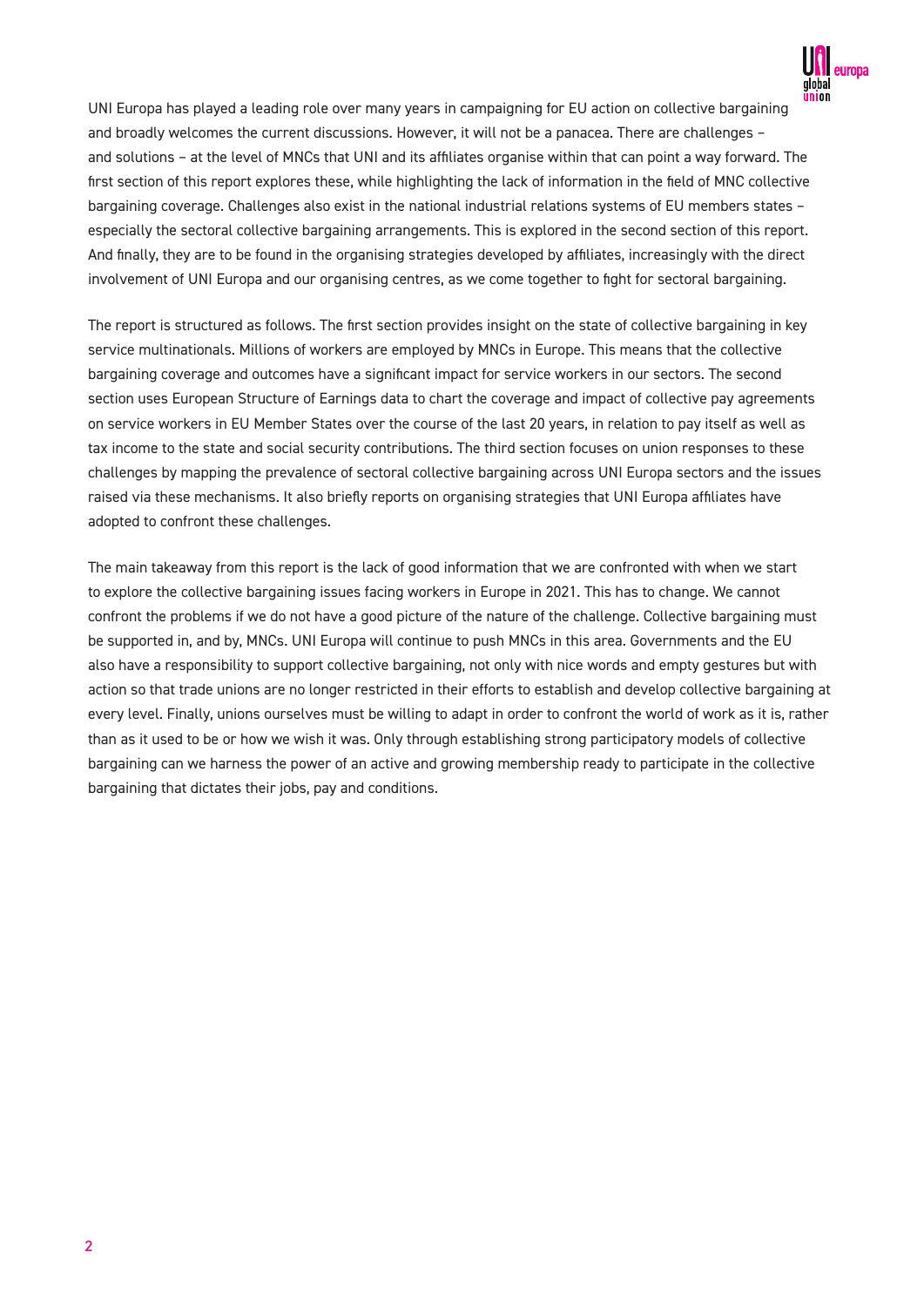

## 1. UNDERSTANDING COLLECTIVE BARGAINING COVERAGE IN MULTINATIONAL COMPANIES IN EUROPE

Multinational companies (MNCs) are key actors in setting the standards on collective bargaining coverage across Europe. They employ an estimated 40 million workers across the EU,1 making up nearly 18% of the total 223.4 million people currently employed.<sup>2</sup> With that scale, these companies have a significant impact on the reach of collective bargaining beyond their own operations as they influence the sector standards other companies must meet.

Many MNCs have committed to respecting working people's rights to collective bargaining and freedom of association, as part of the fundamental ILO Conventions. Some leading companies have gone beyond by entering into social dialogue at the international level, as well as through global framework agreements. On the other hand, many other MNCs have shown patterns of undermining collective bargaining, including examples such as Amazon and Teleperformance.

To reach the target of 70% collective bargaining coverage that is currently proposed by the EU, MNCs would have a key role to play to make this a reality in EU member states. There is also momentum for increasing accountability for companies to meet their human rights responsibilities on workers' collective rights.

Mandatory human rights due diligence legislation, which is under development at the EU level and at the national level in many countries, promises to cover the rights to freedom of association and collective bargaining as fundamental rights. The European Economic and Social Committee has also recommended that public procurement contracts for cleaning be awarded only to companies that have collective agreements in place.

For these efforts to be effective, further comparable information is needed on the levels of collective bargaining coverage in MNCs by country as a starting point. Without this, strategies to improve the situation may fail to recognise leading practices, account for key challenges or target the right areas for improvements.

### UNI Europa's MNC survey: beginning to address the gap

UNI Europa recently launched a survey of European MNCs in the services sectors, which are engaging in leading practice through their social dialogue at an international level, including through global framework agreements with UNI Global Union.



### **14 multinational companies**



### 1.27 million workers

*1 40 million workers across the EU*

*2 Total 223.4 million people currently employed*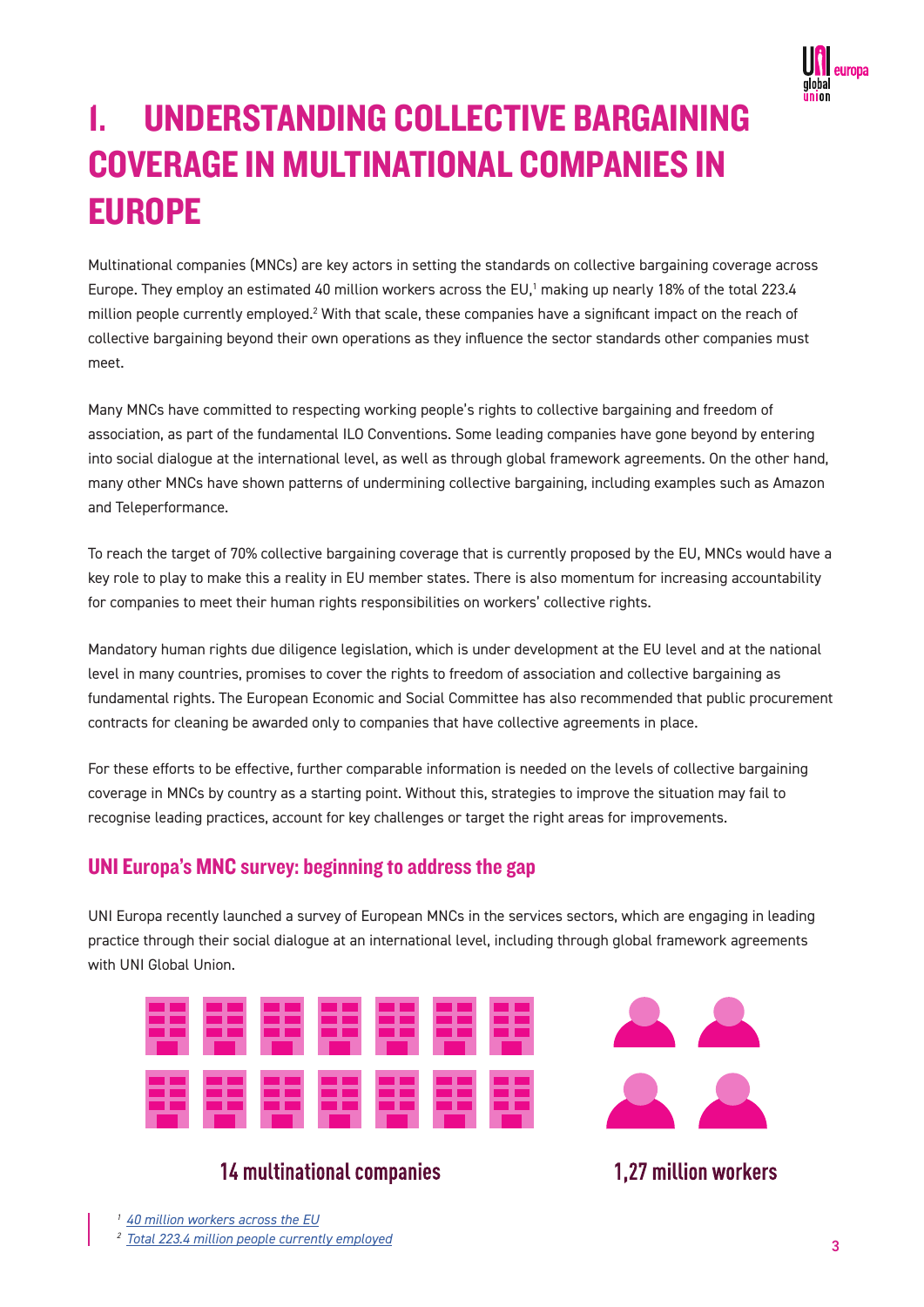

We received 14 responses, together employing more than 2,420,000 employees globally and 1,270,000 employees within Europe. This represents more than 3% of the workforce employed by MNCs in Europe. Of the responses, 12 companies responded in full, one company reported only on part of their European operations, and one company stated that they do not collect this country level data at group level.

Wider initiatives have highlighted the gaps in this data. For example, the 2020 Workforce Disclosure Initiative, an investor-backed initiative asking companies to report figures on a range of workforce related areas, including total and disaggregated figures on collective bargaining coverage, received responses from 141 companies, out of 750 requested to participate. 20% of those 141 leading companies on disclosures did not disclose the total percentage of workers covered by collective bargaining agreements. Of those that disclosed this total figure 31% did not disclose it disaggregated by country or region. The lack of transparency is stark.

#### Survey findings

The respondents to UNI Europa's survey report collective bargaining agreements on pay in 62% of their operating countries in Europe, ranging from 32% of operating countries covered by agreements to 100%. Where they report collective bargaining agreements, on average these cover 89% of employees in those countries. Just over half of these agreements were reported as sectoral agreements, or sectoral in addition to company level collective bargaining agreements, which in many European countries are designed to cover 100% of the workforce.



Beneath these overall figures, clear common gaps in practice also emerged. Across Central and Eastern Europe,<sup>3</sup> the average percentage of countries covered by collective agreements drops to only 24%. This striking difference affirms the many challenges unions report in reaching agreements in countries such as Croatia, Hungary, Poland, Romania, Serbia, and Slovakia. Outside of Central and Eastern Europe, Turkey and the UK also stand out for gaps in collective bargaining coverage. Where companies had collective bargaining agreements in these countries, these varied from a majority which covered 100% of the workforce and some covering a relatively small percentage of the workforce, with the lowest covering 30% of workers. Even some countries with overall high levels of unionisation and sectoral coverage showed some gaps in the percentages of the workforce covered by such agreements. For example, while all companies with operations in Germany reported a collective bargaining agreement there, this only covered 79% of their employees, on average.

While the sample size for each sector is relatively small, the initial findings point to some trends by sector in conjunction with the countries of operation. The percentage of countries of operation covered by collective bargaining agreements drops to 56% for the respondent companies in the Commerce sector, in comparison to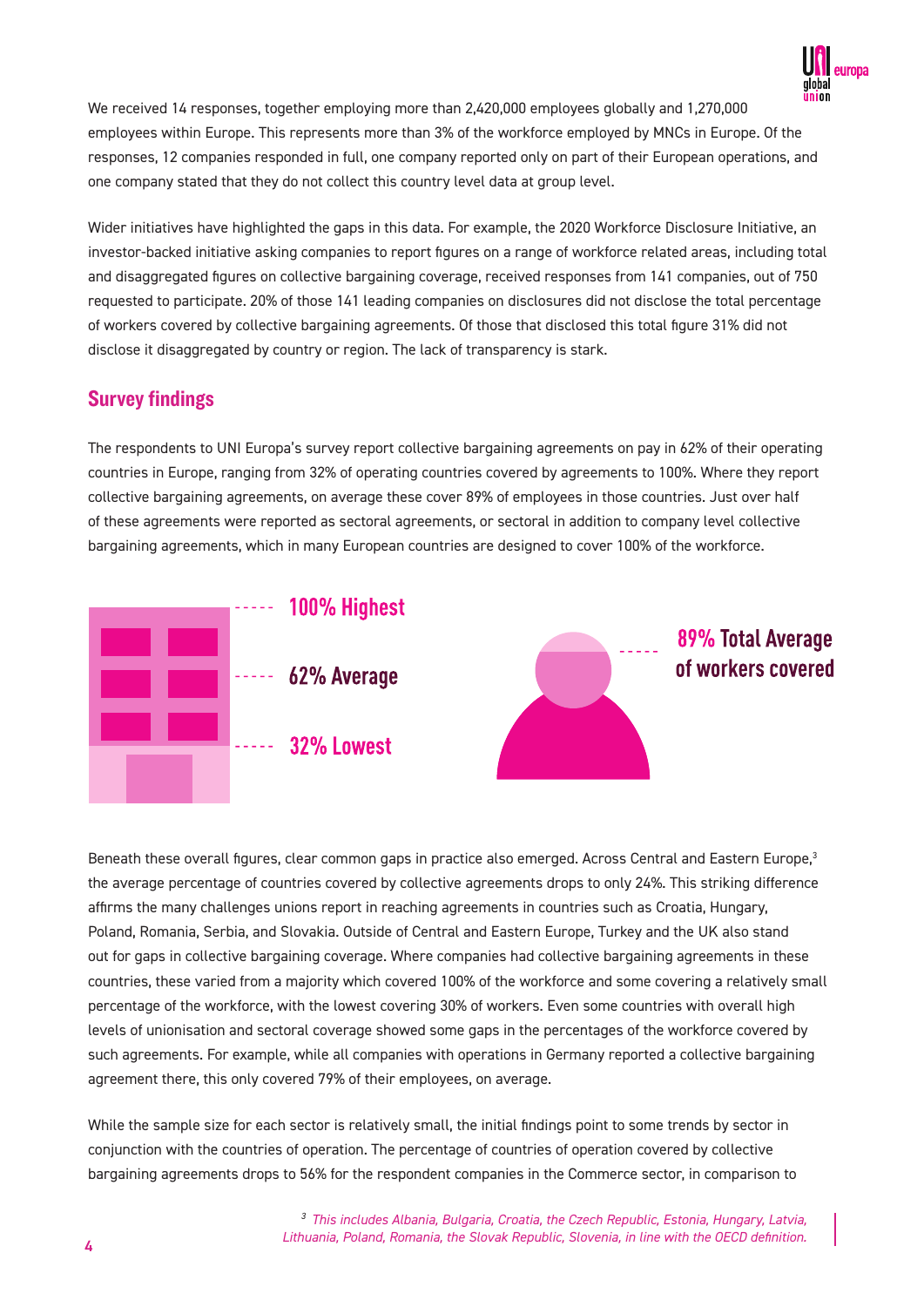

74% in Finance, 73% in ICTS, and 71% in Property Services. This is partly but not fully accounted for by the different levels of presence in countries with overall lower levels of collective bargaining.

On the other hand, some companies demonstrated particularly high levels of collective bargaining coverage. Six companies, across a range of sectors, reported having collective bargaining agreements in all the countries they operate in within Europe. Three of these had an average of more than 90% employee coverage under an agreement.

#### Next steps: mapping MNCs in Europe

This initial survey points to several key findings essential for strengthening collective bargaining.

Firstly, it demonstrates the need for this data to be collected and transparently reported. Even this sample from a small number of firms provides meaningful insights into the leading practices and challenges at both company and country level, which is essential for informing strategies to put this priority into practice.

The participation of these leading firms in a short timeframe shows the feasibility of collecting and reporting such data. However, the lack of responses from even those companies with commitments in this area, let alone the wider gaps in companies reporting this data highlighted by other initiatives, show that there is a need for attention to ensure such data is collected, made accessible at head office level, and publicly reported. Regulators must ensure that this is required from companies. To be ahead of the curve and demonstrate their commitments in practice, companies should lead the way in reporting their levels of collective bargaining coverage in their standard reporting. Investors should also be asking for such data and assessing companies accordingly.

Moreover, the data highlights key areas where all actors – trade unions, companies, and governments – need to work together to advance collective bargaining coverage. Even amongst leading companies, there are gaps in practice. Data and disclosure should be a foundation for improvements in practice. Particularly as the EU moves to introduce mandatory human rights due diligence through the Sustainable Corporate Governance Initiative, companies must work with trade unions at national, European and global levels on their human rights due diligence to ensure that the rights of freedom of association and collective bargaining are respected, as salient human rights. With Central and Eastern Europe clearly identified as a region where these rights are at risk, steps must be taken to promote respect for these fundamental rights. These efforts must not be relegated to one part of the business but be integrated into core business considerations through oversight of a specific board member. Moreover, leading companies and the trade unions that work with them as social partners have critical insight to share with peers and governments on how to overcome these challenges and lead the way at the national, European and global levels.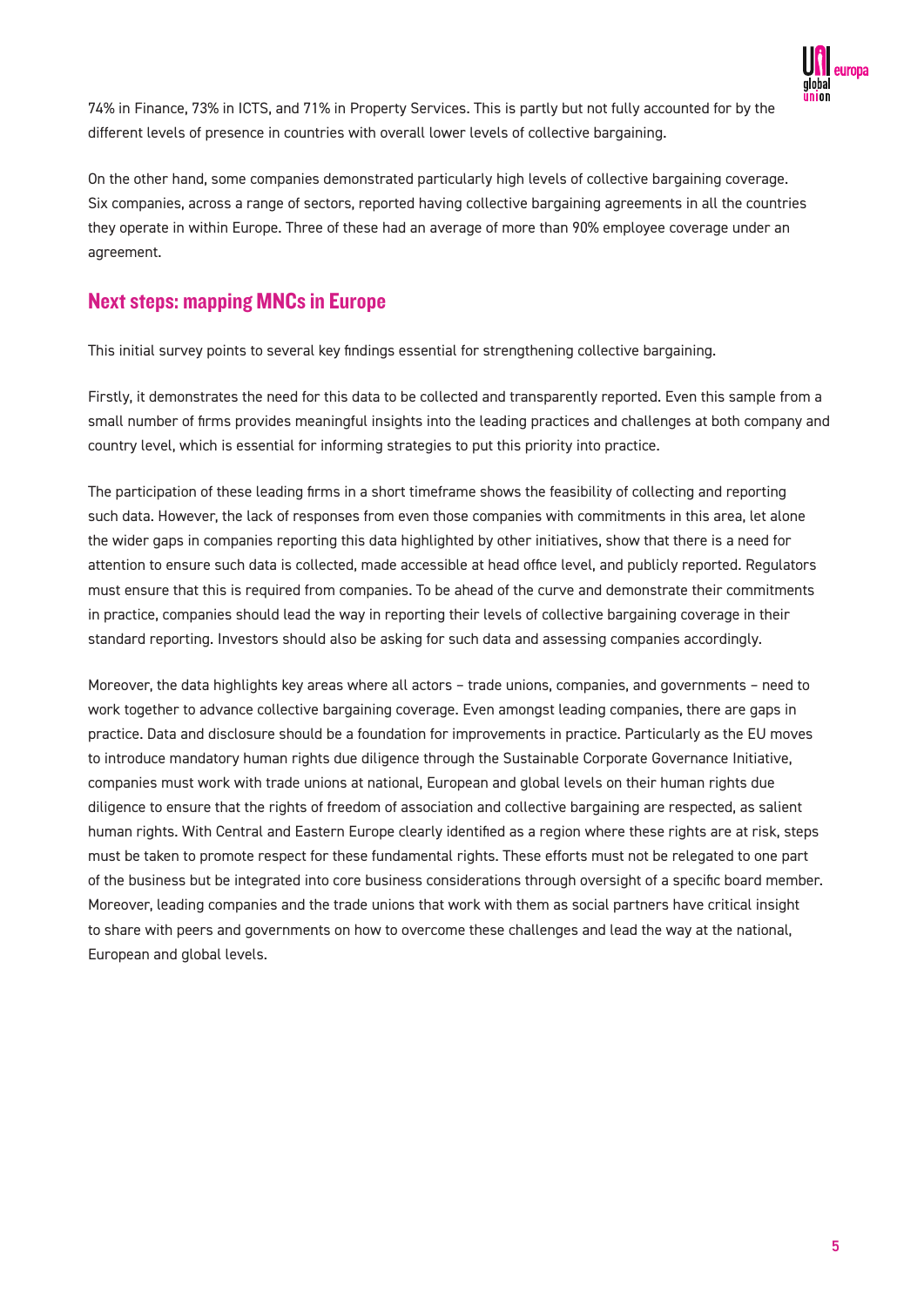

# 2. COLLECTIVE PAY AGREEMENTS COVERAGE AND IMPACT FOR SERVICE WORKERS IN EU MEMBER STATES: TRENDS OVER THE LAST 20 YEARS

UNI Europa recently asked the ETUI to conduct some research on collective bargaining coverage in services sectors<sup>4</sup> across Europe and the impact this had on pay outcomes<sup>5</sup>. More specifically, we wanted to find out what impact collective bargaining agreements that cover pay, referred to here as collective pay agreements (CPAs), had on:

- 1. Workers' incomes
- 2. Tax revenues
- 3. Social security contributions

The underpinning logic for this approach was our conviction that collective bargaining is the only sustainable means that working people have to capture a greater share of the wealth they create. Therefore, any reduced payments in these areas that undercut CPAs constitute money taken out of the pockets of both workers and the state and instead channelled to employers, shareholders and tax havens. This also places a downward pressure on aggregate demand because workers tend to spend their wages in the real economy.

In late 2019, the DGB confederation published research<sup>6</sup> showing that collective bargaining coverage had fallen in recent years in Germany and now stood at 54% in the west and just 45% in the east of the country. Their research calculated that the revenues lost annually by nearly 20 million workers not receiving the pay and conditions laid out in collective agreements amounted to almost €75 billion: €35.1 billion in lost wages, €14.9 billion in lost tax revenue and €24.8 billion in lost social security contributions.

Our approach for this report was to make a similar assessment but across all European countries for whom we have data available<sup>7</sup> and to limit ourselves to the services sectors that we represent. The findings point to the continued pressure being placed on collective bargaining by rogue employers, ably assisted by governments hostile to the labour movement.

#### The impact of declining coverage

First, there is the downwards pressure being placed on CPA coverage (both at sector and company level) over an extended period. From 2010 to 2018 alone, it declined by an average of 8,3% in private services sectors across Europe, with widespread steeper declines in many countries over the period 2000-2010. In addition to this sharp decline on average, many countries saw even bigger declines in private services sector CPA coverage with central Europe, the Baltic states and the Balkans being areas of particular concern, as well as those subject to Troika reforms in the wake of the last financial crash.

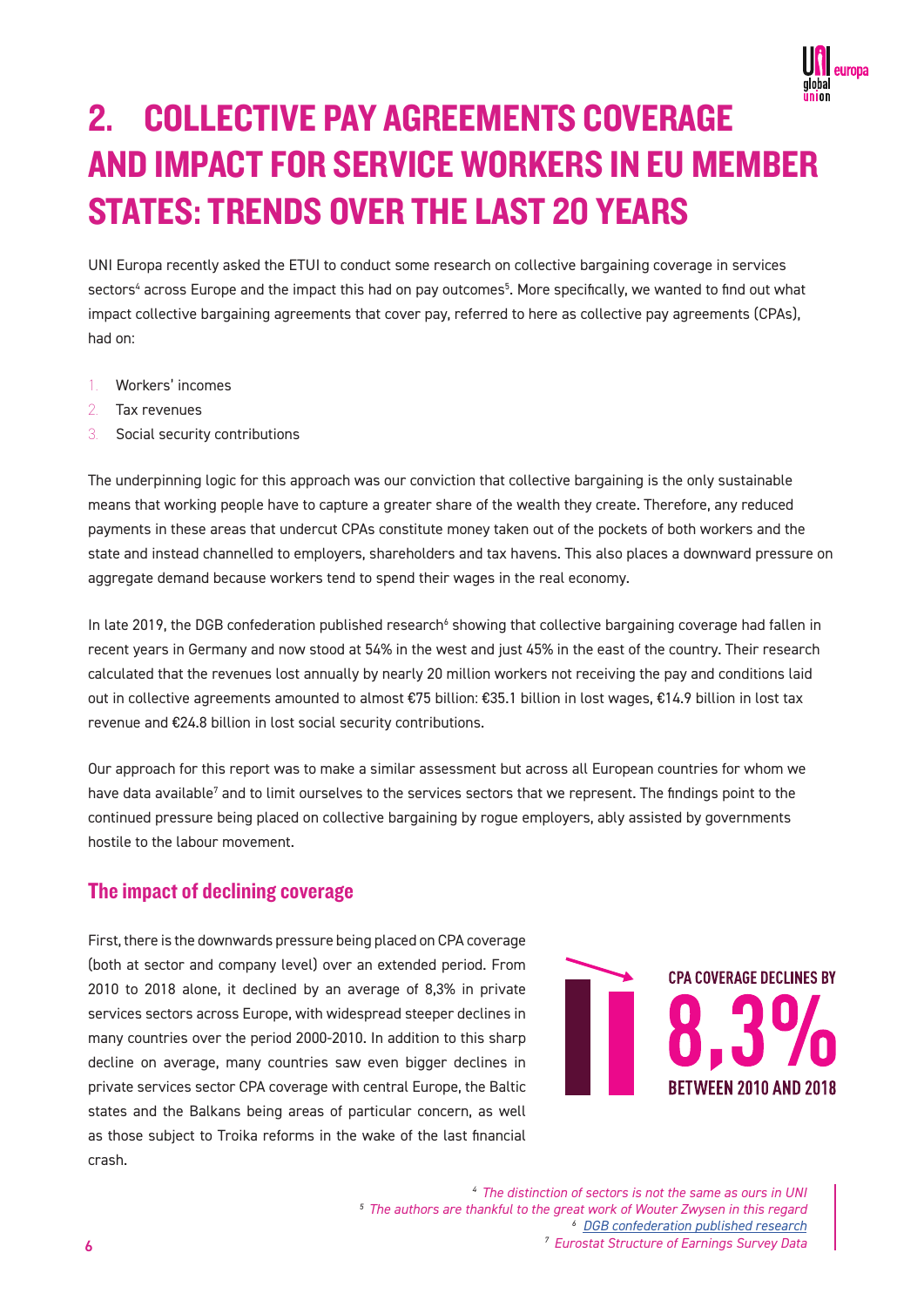

We then asked the question, what is the impact of these declines? How much income are workers losing out on? If service workers across Europe were to all be covered by the prevailing CPAs in their country and sector then our data shows that the total gross wage across Europe – despite national variation – would increase by  $E25$ billion. As this is an average across all sectors and countries it would have an especially big impact on lower paid workers in Europe. In some countries the increase would be much bigger – with France and Germany standing out in this regard. In France it would mean an 18% pay rise, while in Germany it would be 19%.

It would also result in a total increase of state revenue (across Europe) of €28 billion per year in tax and social security contributions. The effect in Germany is by far the largest, owing to its particular combination of a large difference in pay for those inside or outside of CPAs and the relatively low CPA coverage outlined above.

#### Distinctions between CPAs

In many countries the wage levels stipulated in CPAs are actually less than the average wages in the sector – hence the figures above certainly underestimate the significance of a CPAs on aggregate wage dynamics. This is no bad thing as CPAs typically set floors below which wages in a sector or company should not fall. Also, we must not lose sight of the fact that not all CPAs are equal. Through the Structure of Earnings Survey, we can group CPAs into four categories that will be familiar to many UNI Europa affiliated unions: national, sectoral (industry or industryregion), company-level, or 'other'.

These CPA-types are of course not mutually exclusive and many workers are covered by more than one CPA. This is the precise reason why UNI Europa has consistently called for the strengthening of sectoral collective bargaining whilst also supporting organising efforts in companies to win company level agreements that build upon sectoral ones. We need both.

This is also shown in the data. Averaged over all service industries, the highest average wage of workers are among those covered by a company-level agreement in Austria, Bulgaria, Czechia, Germany, Denmark, Spain, France, Hungary, Portugal, and Slovakia. Whereas they are at sectoral level in Belgium, Cyprus, Finland, the United Kingdom, Lithuania, Luxembourg, Latvia, Malta, Romania, and Sweden. Finally, it is another type of collective pay agreement in Poland and the Netherlands – where we know from experience that hybrid forms of collective bargaining allow for agreements with groups of companies (so falling between firm-level and truly sectoral collective bargaining, which applies to all employers).

To be more ambitious, if all service workers were to be covered by the CPA that pays the best in their country and sector, workers' gross wage would increase by €145 billion per year.

Furthermore, the total revenue Europe-wide would go up by €108 billion every year. For maximum impact, all workers in Europe must benefit from a sectoral collective agreement as well as one at the company level that builds upon it.



**PUBLIC REVENUE** 

€108 Billion / vear

7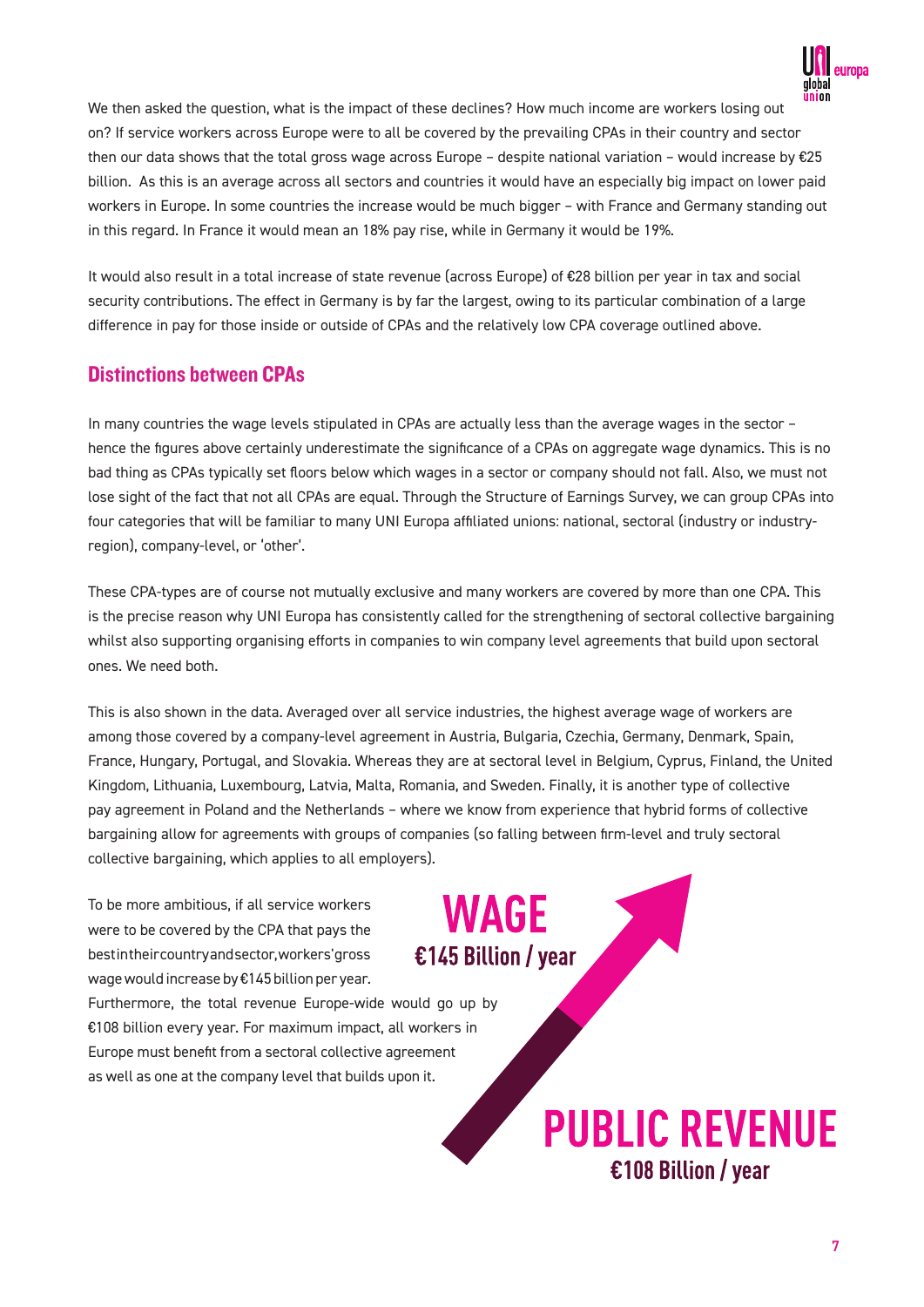

#### The CPA Premium

Finally, the data indicates a closely tied relationship between the coverage of CPAs and the benefits they deliver – what we call here the CPA premium. As we know, the share of workers covered by a CPA has dropped substantially over the last decade (from 72% to 66% overall). At the same time, those workers covered by CPAs earned on average 16% more than those who were not covered in 2010. By 2018, this had dropped to 10% more. Of further concern is the fact that the CPA premium in services sectors is substantially lower than the average.

# **LOWER COVERAGE LEADS TO A LOWER PREMIUM**



In summary, lower coverage of CPAs leads to a lower CPA premium. A downward pressure is placed on the pay and conditions of well-organised service workers by companies that do not respect collective bargaining. This highlights our central point that sectoral collective bargaining is the most effective buttress against bad pay, as well as bad working conditions. We all benefit when more workers are including in collective bargaining units and when every sector is strong.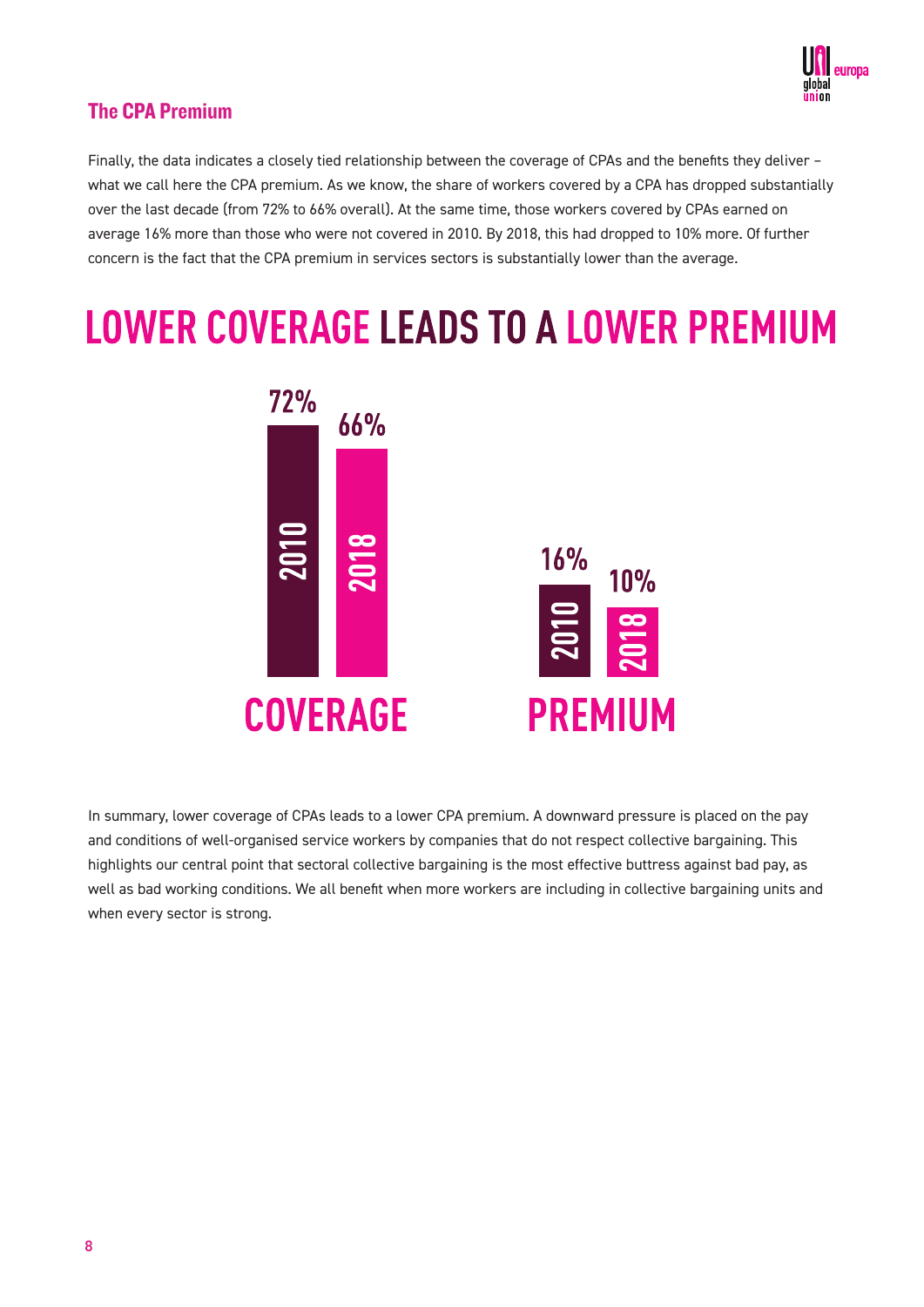

# 3. ORGANISING FOR SECTORAL COLLECTIVE BARGAINING

In the final section of this report, we turn our attention inward to the trade union movement. What is it that we can do to fight back on collective bargaining – what is it we are doing to fight back? UNI Europa has invested significantly over recent years into organising work with our affiliates with a clear objective to defend, extend and (re)build collective bargaining. This work has been very successful with more affiliates getting involved all the time as we deliver on supporting them in their collective bargaining rounds.

In early 2020, we began surveying affiliates on a sector-by-sector basis to map systems and to have a rough overview of where sectoral collective bargaining currently exists in European countries, where it might be under pressure and where we might be able to push and achieve sectoral agreements. To date we have received more than 120 survey responses from UNI Europa affiliates and this has been followed up with detailed discussions with some of these unions, with several UNI Europa sectors and the collation of further information to enrich the picture. Nevertheless, this still constitutes only a very partial picture and more mapping is required.

#### Sectoral collective agreements

Of the survey responses received, we have a relatively well-balanced picture (in terms of countries and sectors) of where our unions have collective bargaining agreements in place. 40 surveys reported the complete absence of national sectoral agreement. Most of these were from countries with weak institutions for national sectoral bargaining but also included some surprises, like Italy and even Finland.



#### Chart 1 - Is there a national sectoral collective agreement in your country?

In total, 73 responses reported the existence of a national sectoral agreement with a range of options attached (see chart above). The most common of these was national sectoral agreement with company level bargaining too. The countries that reported this tended to be the parts of Europe where trade unions are strongest, particularly all the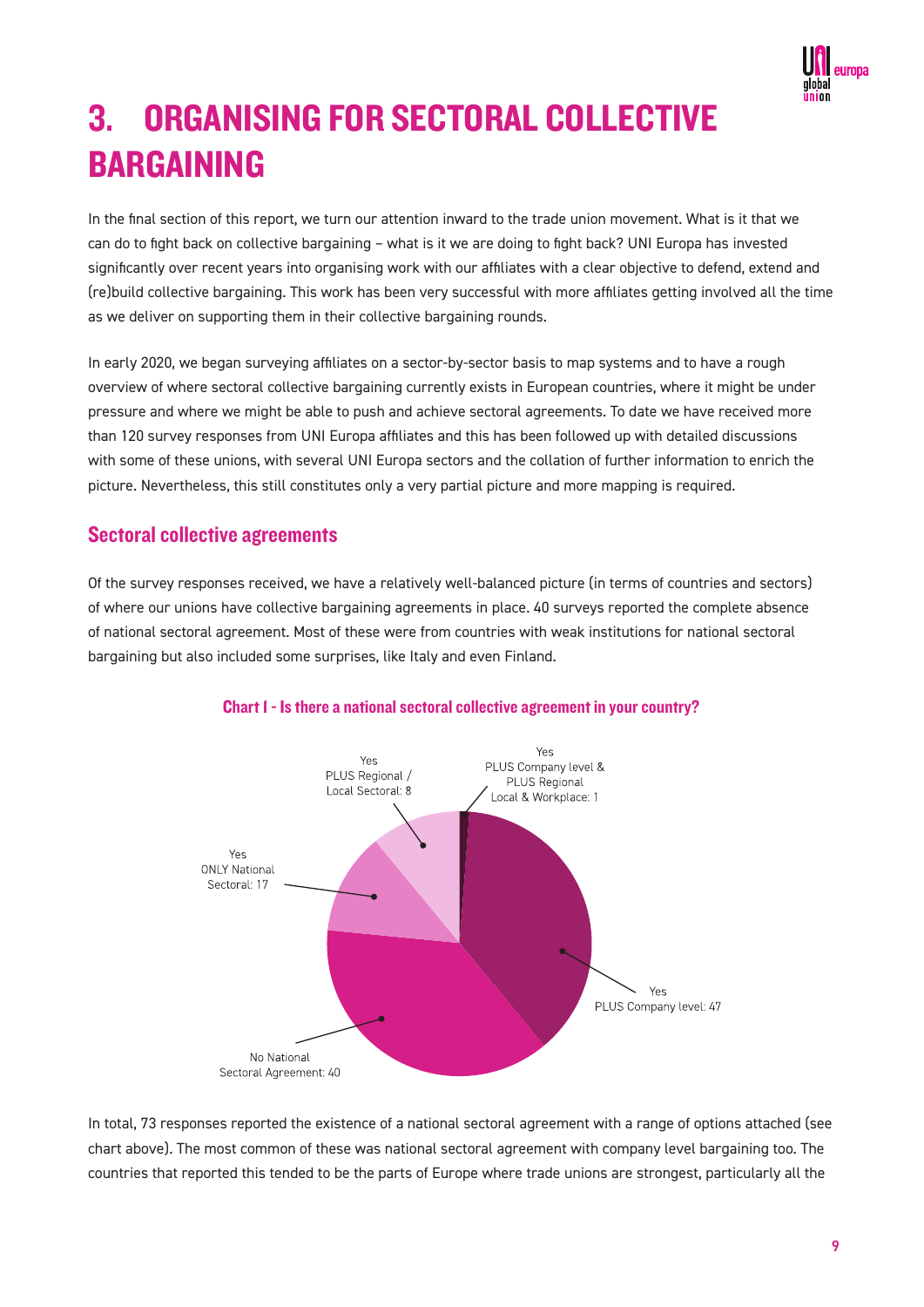

Nordic countries and Belgium (across many sectors). It was also reported several times in Spain, France, Switzerland and, more surprisingly, the UK.

### Respect for collective bargaining?

A clear problem that emerges from the survey responses is the wide range of experiences that UNI Europa affiliates report. As we saw in the previous section on CPAs, not all agreements are equal and national sectoral collective bargaining does not automatically deliver progress for workers. This is particularly the case when it is not underpinned by well-organised unions in every company and in an active membership that is included in the process of bargaining.

The good news is that the vast majority of respondents with national collective agreements report high levels of satisfaction. 63 rank the national sectoral agreement as functioning at 7 out of 10 or higher. Three report it as a perfect 10 out of 10 (in France, Spain and Sweden).



#### Chart 2 - How well would you say the sectoral collective agreement is functioning?

However, a small number report major problems, scoring their agreements as low as 3 out of 10 (in France, Germany and Spain). Other unions reporting very low satisfaction (5 or less) come from across many sectors in countries like Luxembourg, Norway and Sweden.

The reasons given for the poor functioning of the sectoral agreements vary but two main themes emerge. The first relates to the contents of the agreements. Several respondents report that the current agreement in place is inferior to the one it replaced, with important provisions – including pay – no longer featuring at the higher level of agreement but being pushed down to company level. The second theme relates to how well the agreements are adhered to by employers. Here, several respondents report that employers simply refuse to respect the agreement that they have signed up to.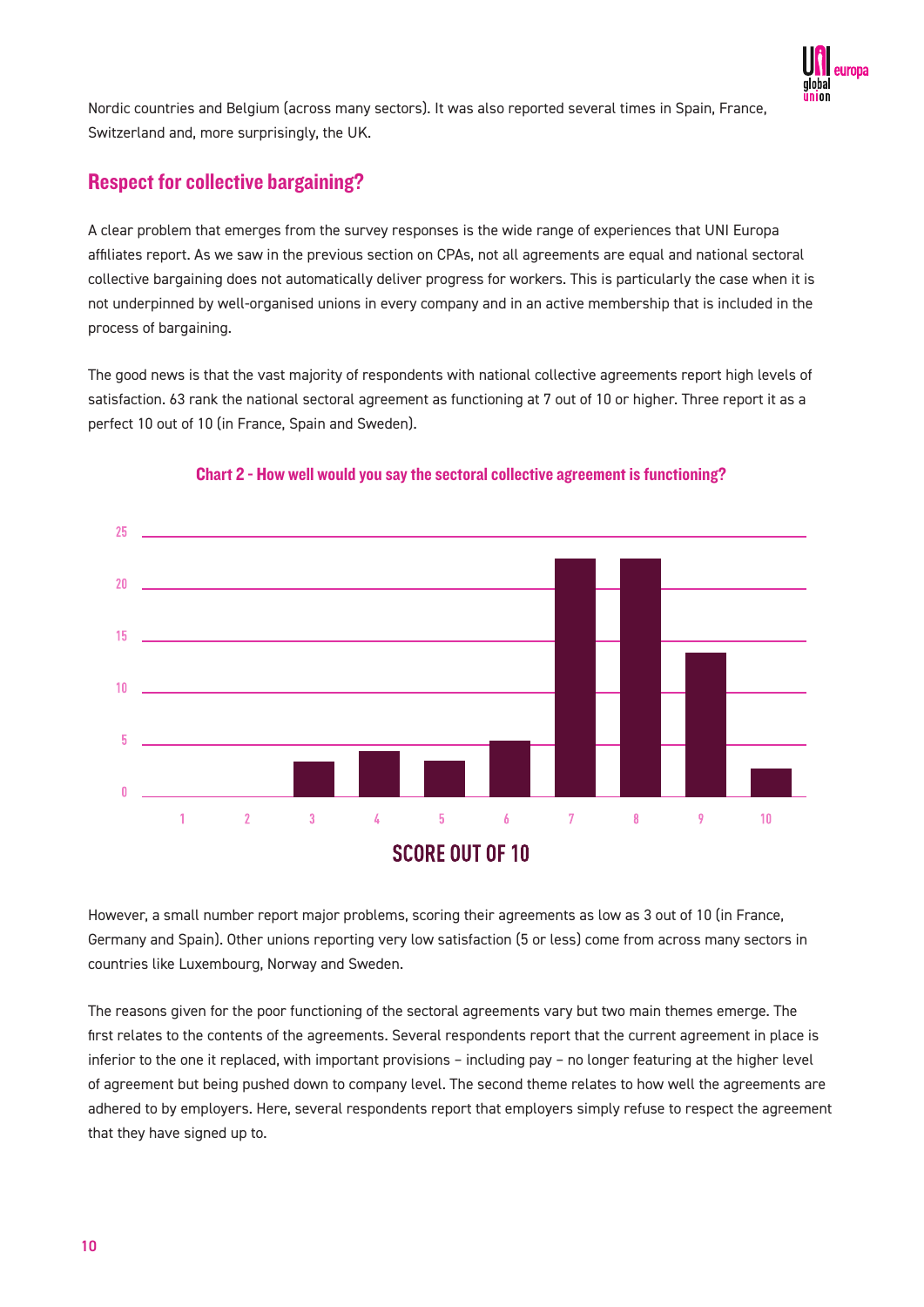

### Organising for participatory collective bargaining

The challenges outlined above demonstrate the importance of the organising work that UNI Europa (& UNI Global) are committed to and of the drive to defend, extend and (re)build collective bargaining, especially at the sectoral level. The initial motivation for these surveys and the mapping exercise was precisely to identify opportunities to allocate organising resources.

In seeking to identify potential opportunities for new sectoral collective agreements, the survey asked – only to those unions that indicated they did not have national sectoral agreements – what the market share was of the top five employers in the sector. As the chart shows below, most of these were at the higher end of concentration, with six respondents reporting over 90% (especially in unions from Finance and ICTS sectors). This shows the huge potential for organising campaigns when they take a strategic approach and when that strategy is sectoral in focus. As this report has shown there is an essential role in this regard for MNCs too. Several unions have brought in UNI Europa's organising directors as a direct consequence of these surveys, with strong results delivered as a consequence<sup>8</sup>.



#### Chart 3 - Market share of top 5 employers in the sector

The establishment of EPOC in 2019 was undertaken with the express intention to work with unions in the traditional strongholds of European trade unionism. This was in recognition of the fact that collective bargaining was under pressure in these countries, as was highlighted in the survey responses. EPOC is now working closely with unions from Finland to Ireland and from Switzerland to Norway. Almost 20 unions are benefitting from the training and day to day campaign support that ultimately delivers at the bargaining table.

When employers choose to undermine collective agreements, it is out of a perception that they can do so without significant consequences. Collective bargaining and organising are therefore two sides of the same coin because without good structures and well-organised workforces, workplace agreements risk both delivering less progress and becoming easier to undermine. It is ultimately coordinated workplace organising and the shift to participatory collective bargaining processes that delivers for workers at the sectoral level.